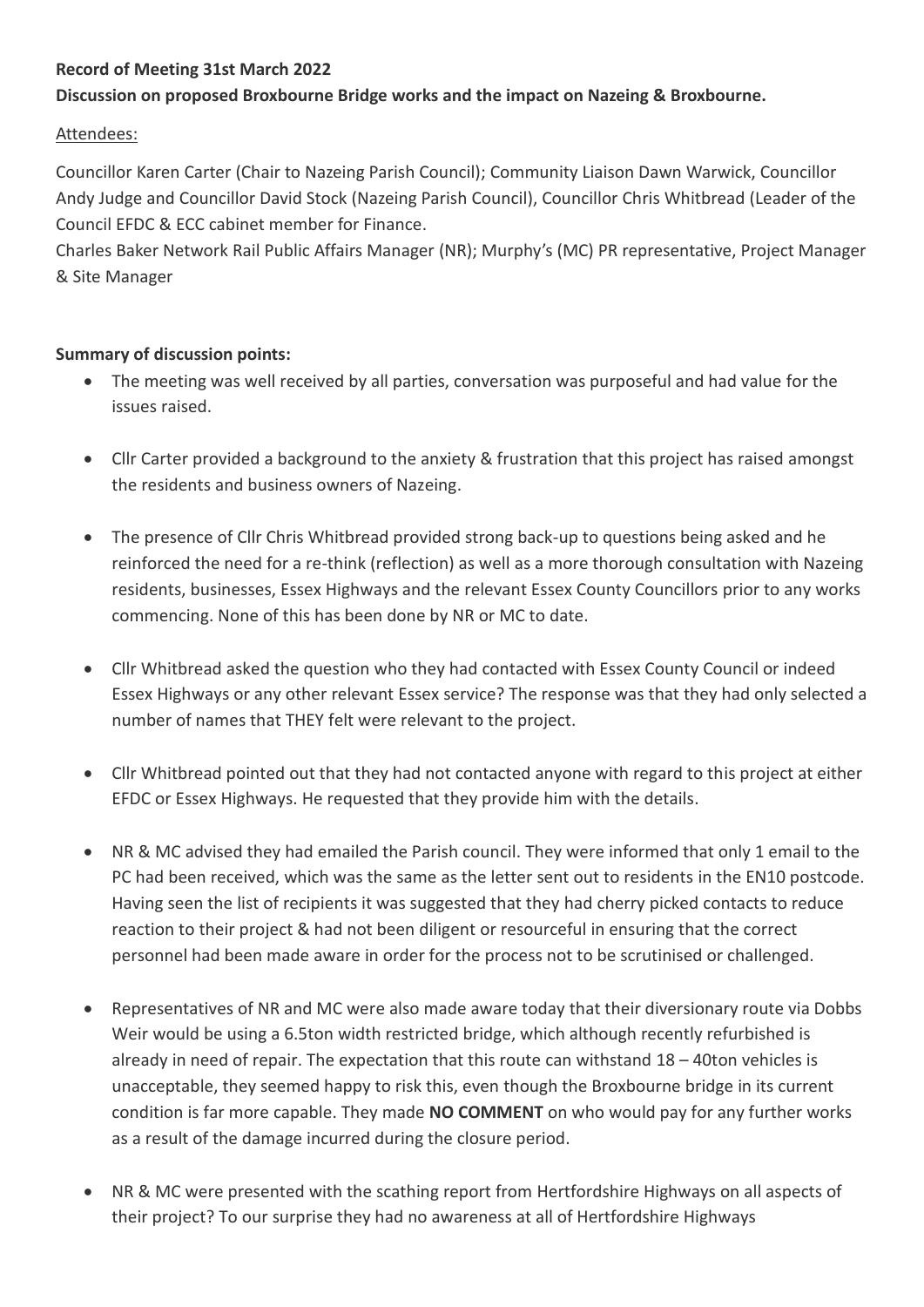condemnation of their project., even though it is already listed as a response on the planning application with Broxbourne Borough Council. We provided them with the document to read they had **NO COMMENT.**

- It was highlighted that their Prior approval (Suis Generis) application had been submitted to Broxbourne Borough Council on the 22nd of March.
- Despite the comments from Herts Highways NR & MC had commenced sending leaflets to parts of Broxbourne stating that "it would be a 7-day / 24-hour operation with excessive noise levels".
- Broxbourne Environmental Health have responded to the application advising of their protocol of normal hours of working and to maintain low levels of noise. Yet again NR & MC were unaware of this response and could offer no explanation for the distribution of leaflets to residents prior to their planning application. When it was reiterated again that they had **NOT** been diligent in raising the awareness of these works to Nazeing stakeholders, they could offer no explanation and made **NO COMMENT.**
- The Murphy's project manager was asked why he was unaware of the above? **NO COMMENT WAS MADE!**
- The question 'why now' was posed to them, as it seemed to be a very rushed and uncoordinated effort to gain prior planning approval. **NO COMMENT**
- They were asked to respond as to whether this was a financial decision? If the budget was not spent at this time, would it be reabsorbed or could it be ring fenced to be spent next year for example. This would allow for better planning in all aspects of the project, especially for stakeholders, who would struggle in many ways to do this in a matter of weeks! The response was that they had a 5-year budget and if they didn't spend it on this bridge, they would struggle to fund any emergency works (makes no sense)!
- Has anything changed so drastically with the condition of the bridge in the last few months that dictates that these works must be carried out now? It was noted that no mention was made with the condition of the bridge being under any more stress than it had been in ten years.
- What other options for repair were considered before this project was decided on? Why can no other form of repair could be undertaken, ie adding plating to the existing beams or adding beams? **They stated that they didn't have the knowledge to respond to these questions.**
- They were asked why they had not shown any previous reports spanning back possibly 10 years to show strength loss and deterioration over time rather than this limited excuse for a report? **They replied that they would be happy to supply the reports**.
- We responded that we would be happy to receive them and have them reviewed. But if their intention was to start the main construction works in 6 weeks' time? Then this was not sufficient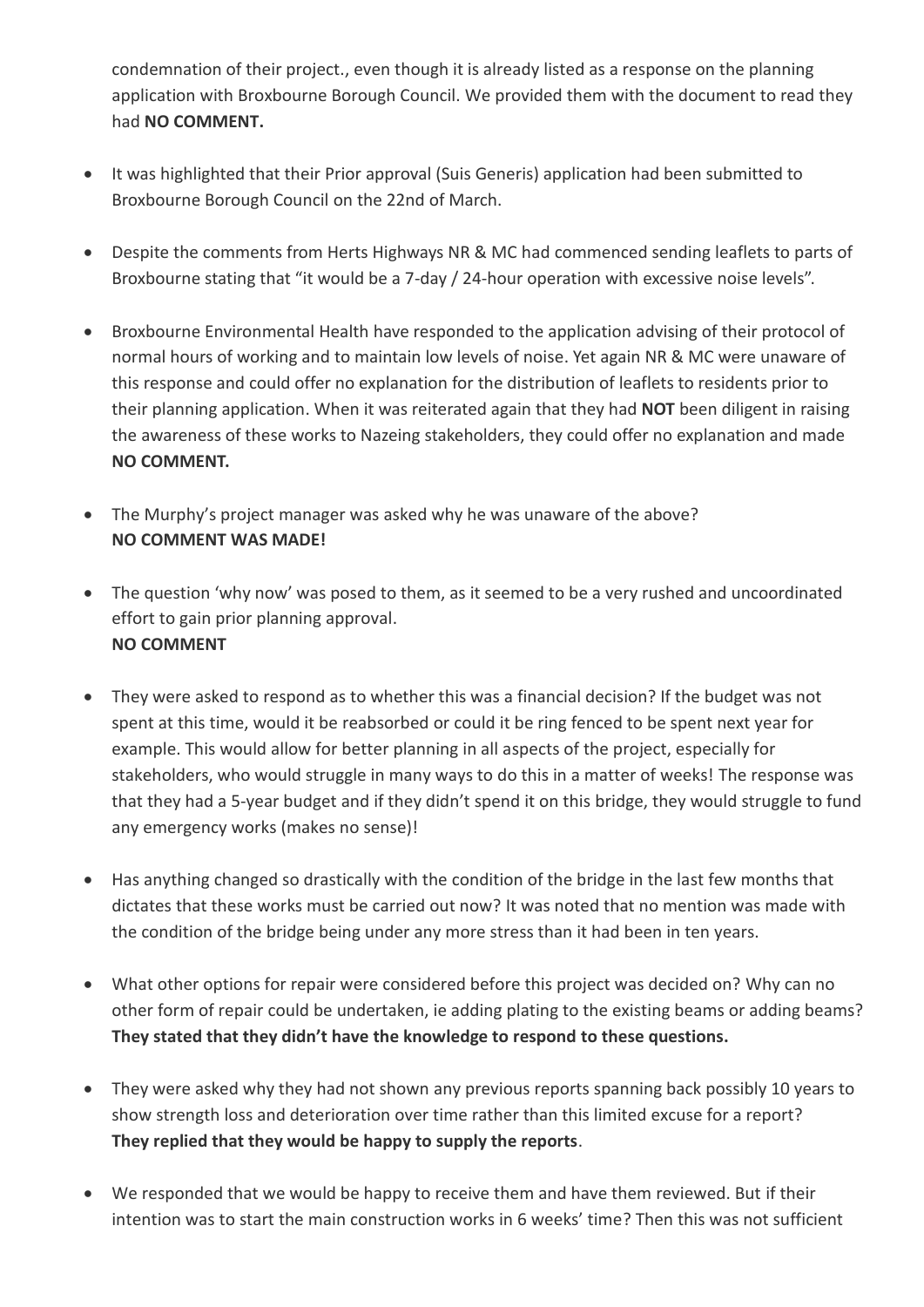time in order for the reports to be received and reviewed. Would they therefore bulldoze the project through without allowing for any further scrutiny or challenge to take place?

- It was felt that the whole approach to this project was to prevent any reasonable consultation before it started with the hope that there be no challenge until the contract had commenced and by then it would be too late. **No comment was made**
- It was highlighted to them again during the meeting that NR & MC had not consulted any Essex County officials or Essex Highways or meaningful stakeholders other than those representatives in Hertfordshire.

**They stated that only contacts on their system were approached for consultation.**

- We requested that NR & Murphy's show us the designated pedestrian/cycle route they had proposed for stakeholders.
- The route was deemed unacceptable and inappropriate on many grounds:
	- i. No lighting of route that satisfies BS5489:2020 or that has been independently reviewed under ILP guidance.
	- ii. No health and safety protection provided to the public from works vehicles and materials.
	- iii. No consideration to the condition of surrounding environment.
	- iv. No consideration to the current condition of the foot tunnel leading from the carpark under the railway line to the railway station from the carpark
	- v. No consideration of crimes that have been committed against any person in such a vulnerable location, in particular Violence Against Women & Girls (VAWG).
	- vi. No consideration for DDA compliance.
- We asked the representatives if they would be comfortable for a member of their family to walk or cycle this route?

# **NO, they would not and need to consider what needs to be done**

- The condition of the bridge has not concerned Network Rail enough to stop or restrict access for heavy goods vehicles for many years. What has changed so suddenly, if the deterioration is so dangerous why have you not put other measures in place to preserve its integrity? **There was no comment.**
- It was asked why they intended to increase the bridge loading to 40 tons? Something that had NOT been highlighted on the leaflet. Had sufficient consultation engaged Nazeing/Broxbourne residents, they might not look at it in a favourable manor as the area already suffers considerably with traffic consisting of heavy loads, with the main road (B194) already in a terrible state of disrepair. A 40ton lorry driven at a speed of 30mph causes considerable drag and when pedestrians, children and cyclists use the pathways along the B194 through Nazeing it will be very frightening and may even sweep them off their feet.

**Yet again, they made NO COMMENT.**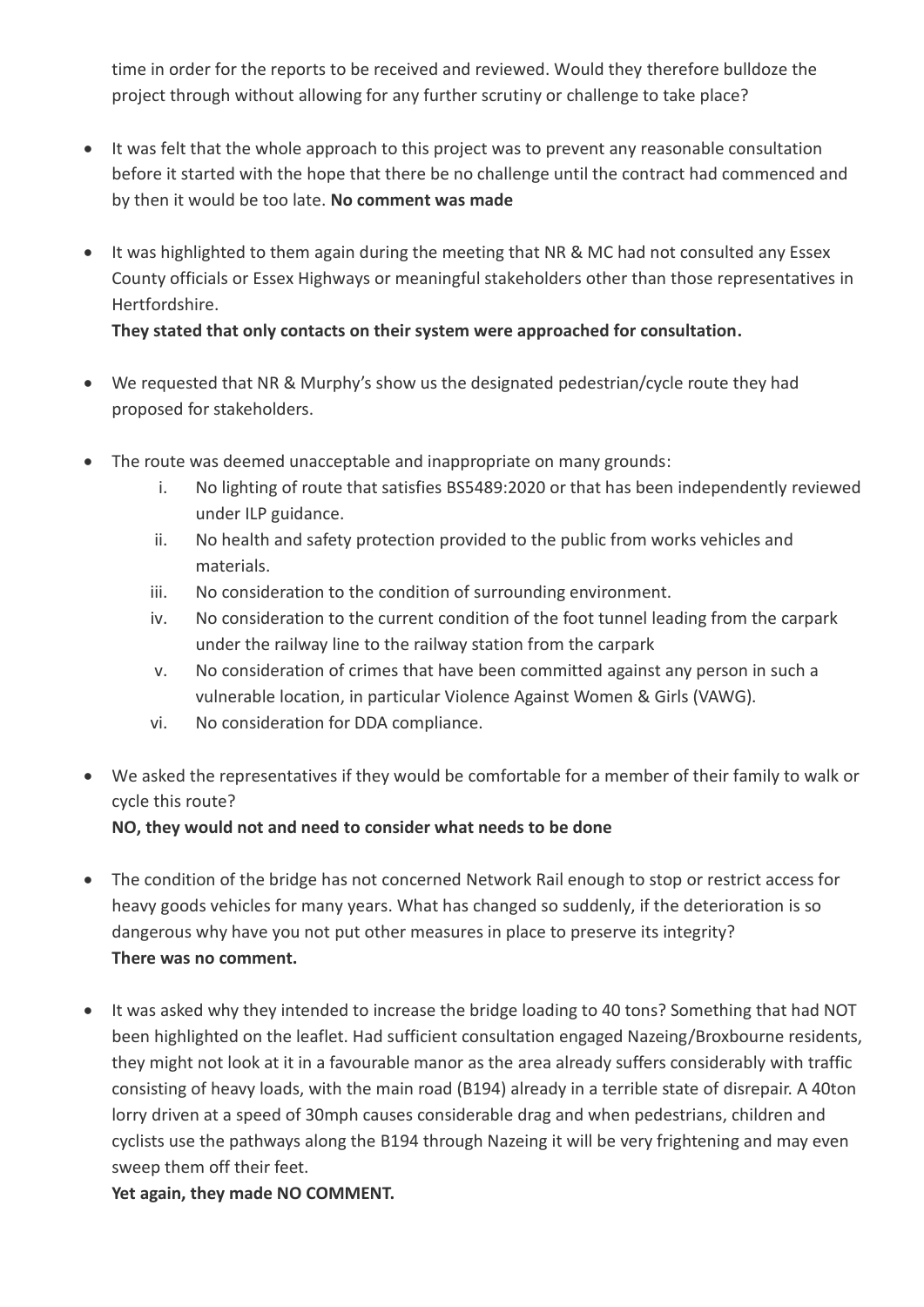• We provided the representatives with the most recent (May2021) traffic survey data, highlighting that during this period we were still in lockdown. Even with reduced traffic, Nazeing still recorded a million movements in a period of 1 month, with average daily vehicle movements of 6-8k and an average speed of 37.5 at Broxbourne bridge, which has a speed limit of 30 mph! Cllr Whitbread added that you could add 45% to that figure in normal times.

**They had not conducted their own more recent Traffic management survey and could not say why and had no knowledge of the data that we presented them with.**

- They were provided with information on the demographics of Nazeing, which is predominantly aging. Many of the aging residents access services based in Broxbourne and Hoddesdon, having visited the local sheltered accommodation, we are aware of how anxious the residents are over this closure. At least 45% of our aging residents receive visits up to 4 times a day for home care and there were grave concerns whether that would put in jeopardy if carers routes were diverted via Dobbs Weir. Councillor Judge advised them that his father receives care every day and he was very concerned for his welfare as when the Glassworks Bridge closed carers were unable to get to his father on a number of occasions.
- We also highlighted further concerns of the closure and the effect on our Charity bus C392 and school bus pick-ups for Robert Barclay Academy, John Warner, St Mary's, and others. Our school age children (primary & secondary) are only just readjusting to a normal school routine. This closure brings more anxiety for them, getting to and from school with long diversions, exams coming up in May & June, only adding to the pressure they are already under.
- Having corresponded with some local schools it has become apparent that they have not been contacted at all about the closure of the bridge? DW is chair of governors and confirmed that schools had not been contacted. **Murphy's representative advised they had emailed one school the day previous to the meeting**

**taking place and that he had no idea that there was another secondary school in the locality!** It should be noted that he was also unaware of the primary school that was just yards from where we were standing!

- We advised the representatives that through our own research not one business on either Nazeing Glassworks site or Hillgrove business park (employing over 1500 people) had received any communication or consultation, with regards to the closure of the bridge. The local area is also home to the biggest glasshouse food suppliers in the UK/Europe and we anticipate major problems with their large articulated lorries being diverted. A worst case scenario could result in major loss of business and closures for many smaller businesses who have already been impacted by the pandemic and have not yet had a substantial period of recovery. **No comment was made**
- They were asked to explain how they planned to start the works on the stated date, when they had not yet had any planning or licences for the works or prior works approved by any authority, for example scaffolding. The next date for a Broxbourne borough planning committee was not until 13<sup>th</sup> April and they state in their letter that they will start some works on the 11<sup>th</sup>!!!! Are you